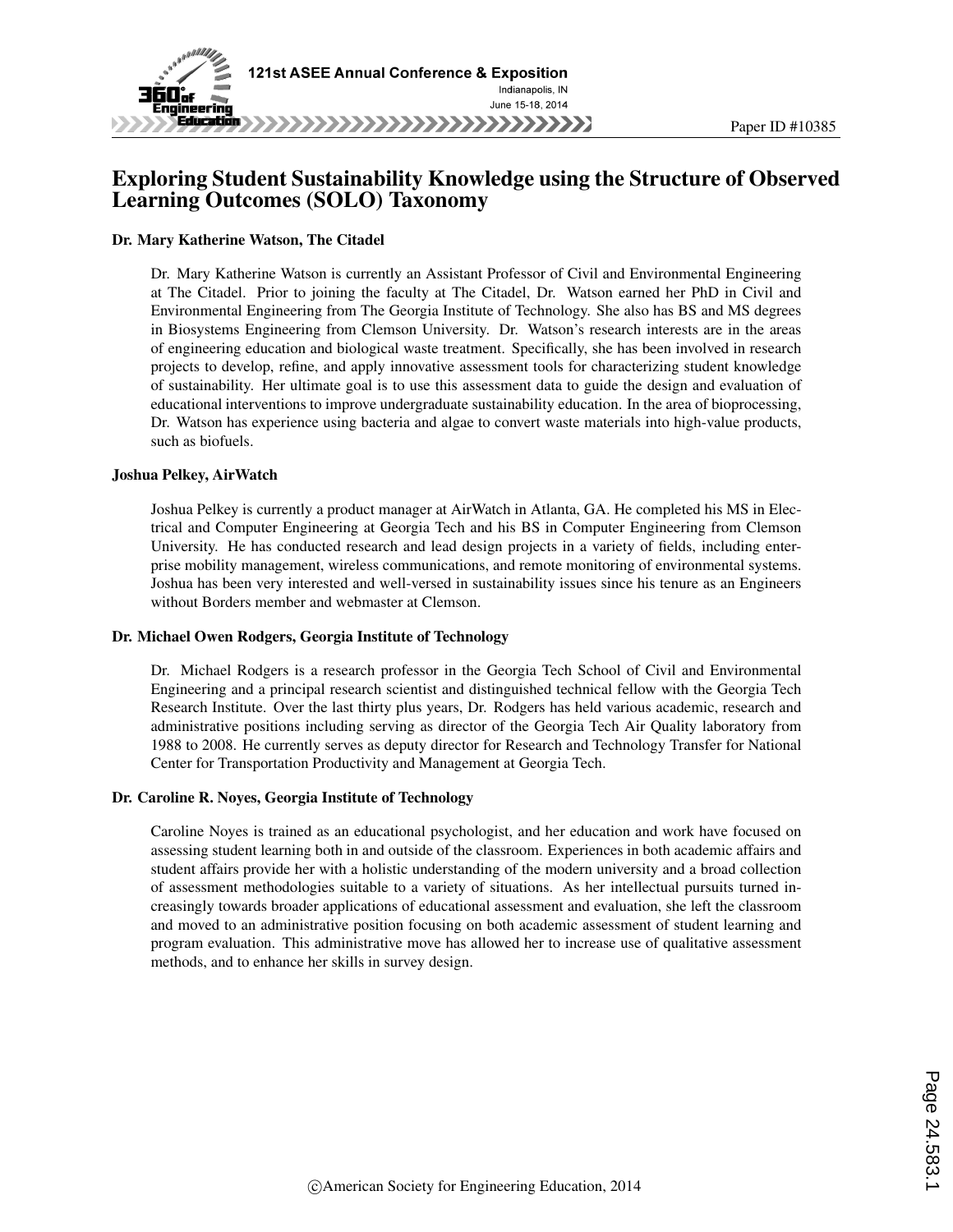# **Exploring Student Sustainability Knowledge using the Structure of Observed Learning Outcomes (SOLO) Taxonomy**

#### **Introduction**

#### *Sustainable Development: The Concept*

Sustainable development has emerged as a promising strategy for combating un-sustainable patterns of population growth, resource consumption, poverty, and environmental degradation. The most widely accepted definition of sustainable development, published by the United Nations (UN) World Commission on Environment and Development (UNWCED) in 1987, states that sustainable development is "development that meets the needs of the present without compromising the ability of future generations to meet their own needs<sup>1</sup><sup>1</sup> (also called Brundtland definition). The Johannesburg Declaration, released after the UN World Summit on Sustainable Development (UNWSSD), later proposed the three pillars of sustainable development to be economic development, social development, and environmental protection<sup>2</sup>. While endorsing sustainability requires valuing all three dimensions (i.e. economy, environment, and society)<sup>3, 4</sup>, it has been suggested that the environmental dimension is often over-emphasized<sup>5-8</sup>, while the less-developed social dimension is underemphasized $\degree$ . Some authors have suggested that additional dimensions be added to the three-pillars conceptual framework, including temporal<sup>4</sup> and institutional dimensions<sup>10</sup>. Nevertheless, the dimensions of sustainability are complex and interrelated, and promoting sustainable development requires that tradeoffs between dimensions be simultaneously balanced.

### *Sustainable Development: The Reality*

While the concept of sustainability seems abstract, there have been global efforts to embrace the sustainable development paradigm. For instance, the Peabody Trust and BioRegional Development Group partnered to create the Beddington Zero-Energy Development (BedZED) in the London Borough of Sutton (completed in 2002). The ultimate goal of this project was to "enable people to live sustainably without sacrificing a modern, urban and mobile lifestyle $1$ ." To ensure that their project was indeed sustainable, the designers of this innovative community set and accomplished a variety of environmental, social, and economic goals. Environmentally, the development produces no net carbon dioxide emissions, utilizes alternative energy (such as solar via photovoltaics), and strives to protect biodiversity. Socially, the community includes two-thirds affordable housing and a healthy living center. Economically, BedZED exploits local forms of renewable energy sources and other building materials, as well as provides space for local businesses $^{11}$ .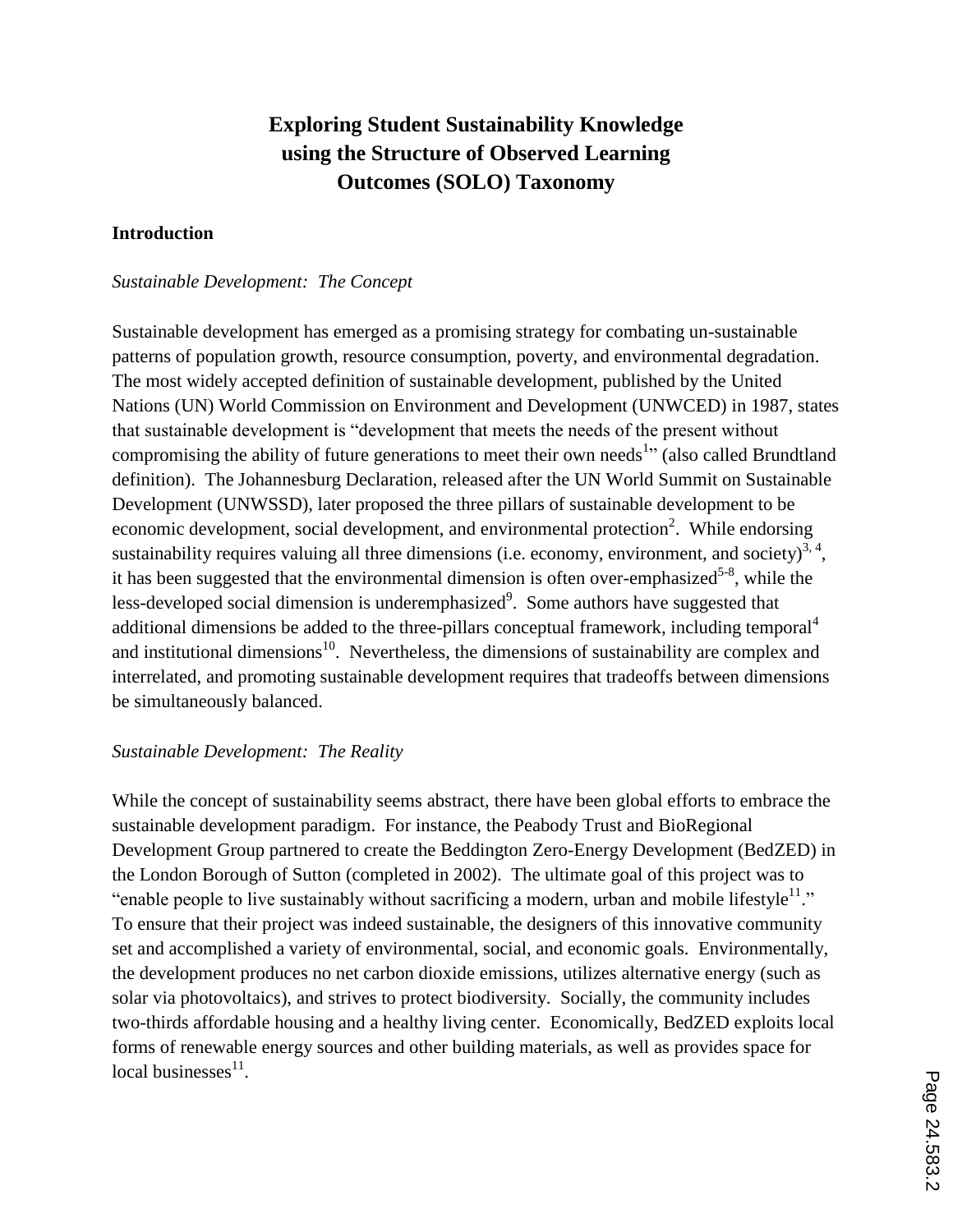The outcomes of this sustainable community are impressive. For instance, monitoring of the development shows 45% reduction in electricity use (compared to the local average), 58% reduction in water use (compared to local average), 64% reduction in car mileage (compared to national average), and 60% of community waste being recycled, among other statistics<sup>12</sup>. Overall, residents of BedZED that adopt all of the "green lifestyle features" can reduce their ecological footprint from 3 to 1.9 planets<sup>13</sup>. A report published seven years after completion of BedZED heralds the project as a "success," despite some disappointments related to the biomass combined heat and power (CHP) plant<sup>13</sup>. Overall, the BedZED project was among the first developments to truly showcase an environmentally, socially, and economically-sustainable community.

### *Sustainability and Engineering Education*

As the designers of infrastructure that will have lasting impacts on the economy, environment, and society, engineers are particularly poised to significantly advance sustainable development<sup>14</sup>. In fact, sustainable engineering has emerged as a new field aimed at integrating and balancing economic, environmental, and social systems during development<sup>3</sup>. While there may be a new breed of sustainable engineers, there is a need for practitioners from all engineering disciplines to promote sustainability through sustainable design<sup>15</sup>.

As a result, many organizations have endorsed the training of sustainability-conscious engineers. For instance, the Accreditation Board for Engineering and Technology (ABET) requires that students possess "the broad education necessary to understand the impact of engineering solutions in a global, economic, environmental, and societal context<sup>16</sup>." Furthermore, the American Association of Engineering Societies (AAES) state in their cannons of professional conduct that "engineers shall hold paramount the safety, health and welfare of the public and shall strive to comply with the principles of sustainable development in the performance of their professional duties<sup>17</sup>... In 1996, the American Society of Civil Engineers revised its Code of Ethics to include sustainability principles as part of the canon of civil engineering practices<sup>18</sup>. Due to the impact that engineers can have on promoting sustainable development, it is not only critical, but also mandatory, that undergraduate education train engineers to understand and apply sustainability principles during design.

Despite the importance of sustainable design, undergraduate curricula may not properly equip students with the knowledge and skills to engage in this practice. Specifically, curricula in higher education have been criticized as emphasizing disciplinary specialization and reductionist thinking<sup>19-21</sup>. As a result, many graduates are "unbalanced, over-specialized, and monodisciplinary graduates" who use their narrow skill sets to solve problems by analyzing system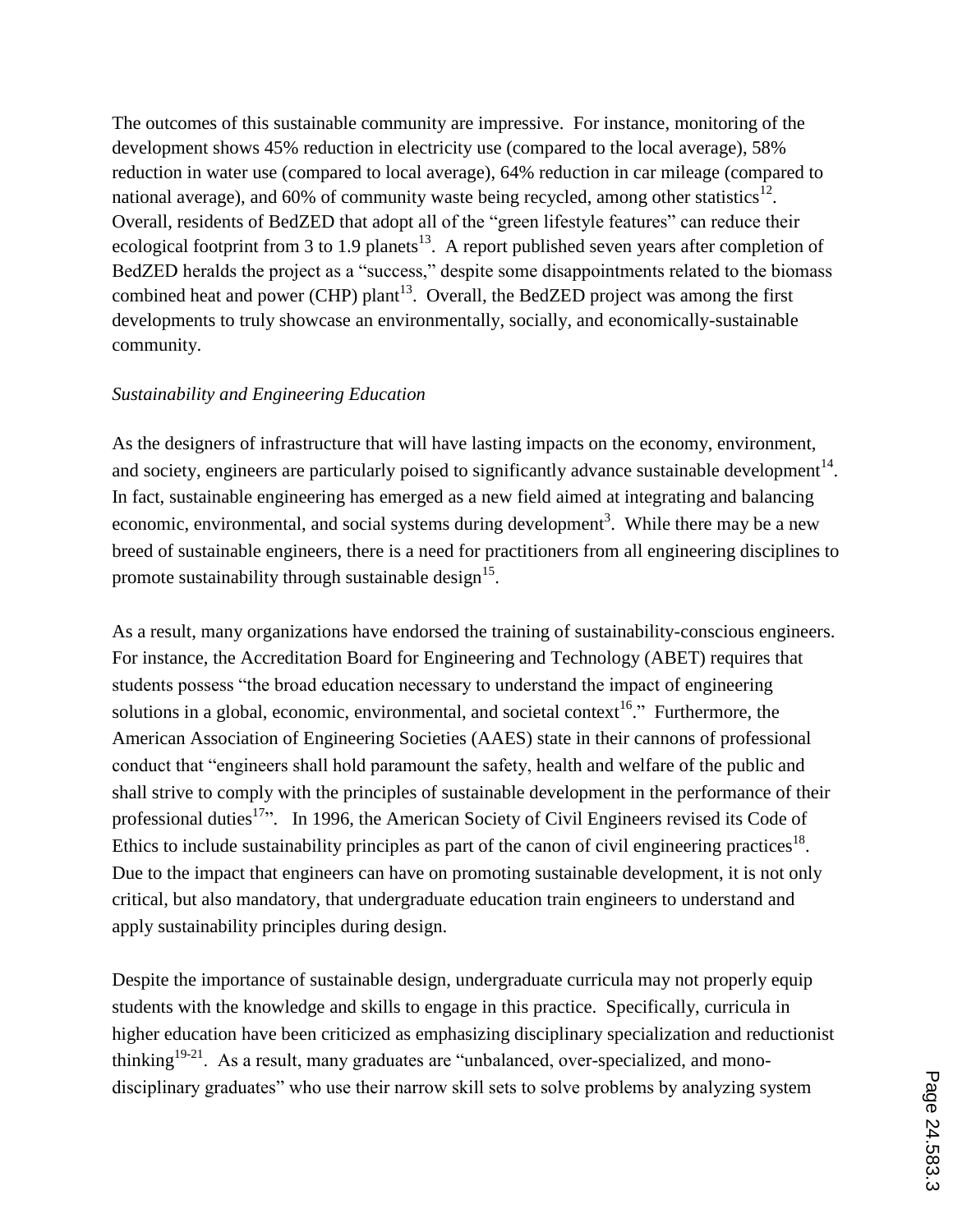components in isolation $21$ . In contrast, the complex nature of global and local dilemmas necessitates that scientists exercise interdisciplinary and systems thinking to understand and balance the interrelated technical, economic, environmental, and social dimensions of a problem<sup>22</sup>. Thus, significant changes are needed to integrate sustainability content into undergraduate engineering curricula to properly educate students to tackle complex global dilemmas $^{23-26}$ .

Key to the development and monitoring of these reform efforts will be the availability of accurate and reliable tools for assessing student sustainability knowledge. Most commonly in the literature, student sustainability knowledge is characterized using indirect student perceptions surveys<sup>27</sup>. While such tools can provide a rough picture of student knowledge, direct assessments often provide a more complete picture of student understanding<sup>28</sup>. Two types of direct assessments presented in the literature for capturing sustainability knowledge are concept maps (cmaps)<sup>29, 30</sup> and Structure of Observed Learning Outcomes (SOLO)-based assessments<sup>14,</sup>  $31, 32$ . While the content and structure of student knowledge are accurately captured in cmaps, scoring of these constructs can become tedious if the student sample is large or if student knowledge is extremely complex<sup>33</sup>. Application of the SOLO taxonomy, a disciplineindependent schema of conceptual development<sup>34</sup>, to analyze student sustainability knowledge has also been presented to a limited extent in the literature<sup>31</sup> and may prove to be a more feasible direct assessment than cmaps.

### *Project Overview*

The goal of this project is to explore application of the SOLO taxonomy as a relatively quick assessment of student sustainability knowledge. Specifically, a case study examining the sustainability knowledge of senior civil and environmental engineering (CEE) students at the Georgia Institute of Technology (Georgia Tech) was analyzed through the lens of the SOLO taxonomy. The following research questions were addressed: (1) How structurally advanced is student sustainability knowledge? (2) Which sustainability dimensions do students most associate with sustainability? and (3) How appropriate is application of the SOLO taxonomy for sustainability knowledge assessments?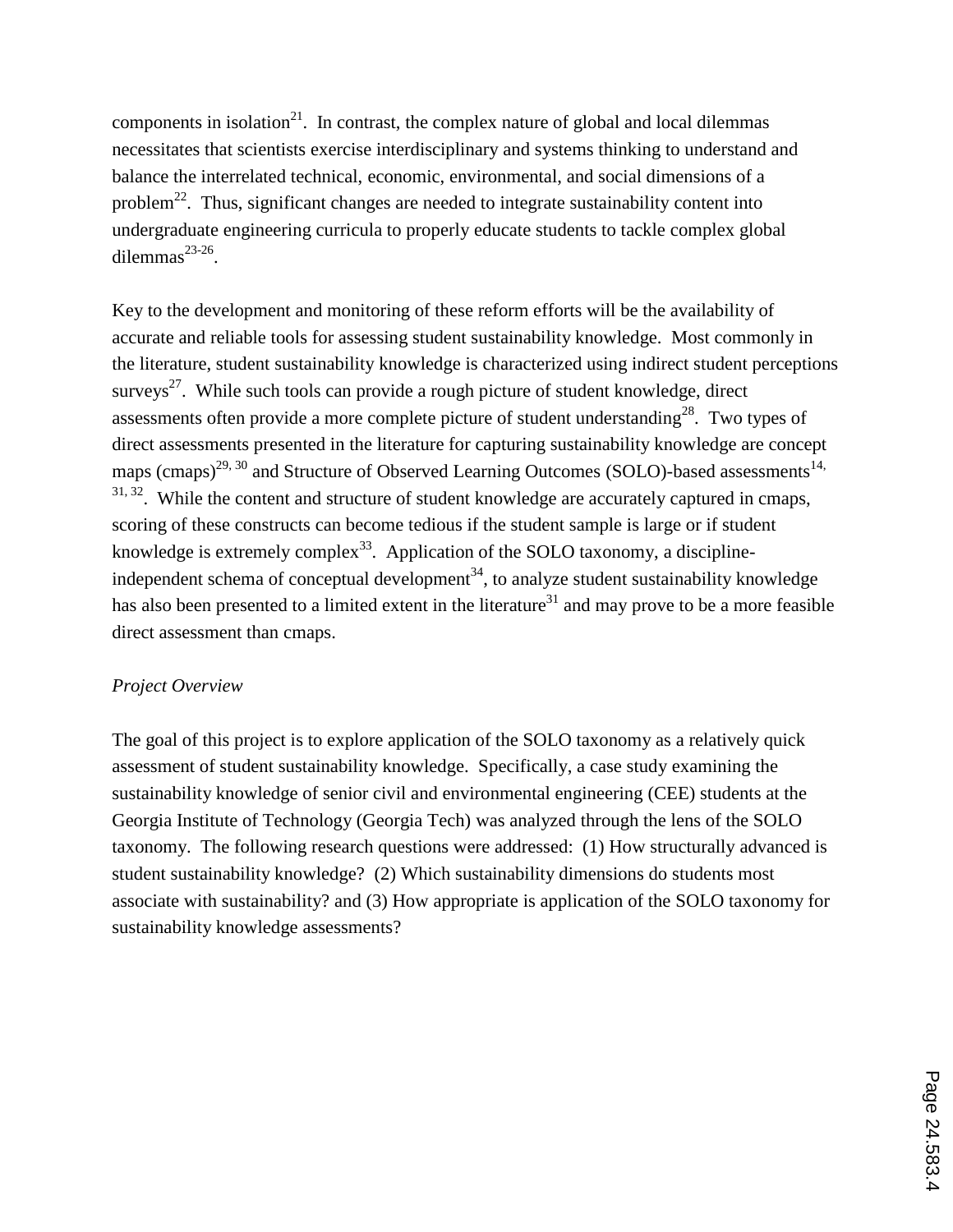#### **Background Information: Sustainability Knowledge Assessments**

With increasing interest in incorporating sustainability into engineering curricula, there have been a variety of assessment tools presented in the literature to help guide and evaluate these reform efforts. Although indirect student surveys are most commonly presented, concept maps (cmaps) and the SOLO taxonomy are emerging tools that may provide a more direct and accurate snapshot of student sustainability knowledge.

#### *Student Surveys*

Student perceptions surveys are perhaps the most commonly used tools for examining sustainability knowledge. Emanuel and Adams<sup>35</sup> surveyed 554 undergraduates from institutions in Alabama and Hawaii and reported that only approximately one-third of respondents indicated that they knew "a great deal" about sustainability. Azapagic et al.<sup>36</sup> documented the sustainability knowledge of chemical engineering students world-wide to be "not satisfactory," while only approximately 35% of University of Plymouth students in the United Kingdom were "very familiar" with sustainable development<sup>37</sup>. Even still, first-year civil engineering students at the University of Colorado were most commonly "slightly familiar" with the term sustainability, as compared to first-year environmental engineering students that were most frequently "somewhat familiar<sup>38</sup>". Examination of over 1000 students at Leuphana University of Lüneburg in Germany showed undergraduates to possess a "sophisticated" understanding of sustainability, although students placed great emphasis on the environmental dimension<sup>39</sup>. Overall, surveys from a variety of countries and institutions suggest deficiencies in the sustainability knowledge of undergraduates and an over-emphasis of environmental sustainability. While insights gained from such perceptions surveys can undoubtedly help guide curricular reforms<sup>40</sup>, research has shown that students often over-state their cognitive abilities when asked to rate their own knowledge<sup>41-43</sup>. Consequently, measures to improve student knowledge and skills may need to be more aggressive than suggested by indirect surveys.

### *Concept Maps*

Cmaps can provide a more direct measure of student sustainability knowledge than perceptions surveys<sup>33</sup>. Briefly, cmaps are graphical tools for organizing knowledge that allow students to depict their understanding of a domain by arranging related concepts and using directive, descriptive linking lines to show relationships between those concepts<sup>44, 45</sup>. Constructing cmaps allows students to freely reveal both the content and structure of their understanding. As a result, concept-map-based assessment tools are ideal for characterizing broad student conceptions about sustainability, as well as capturing how well they grasp the inherent interrelationships between sustainability dimensions. Although cmaps are extremely promising as sustainability knowledge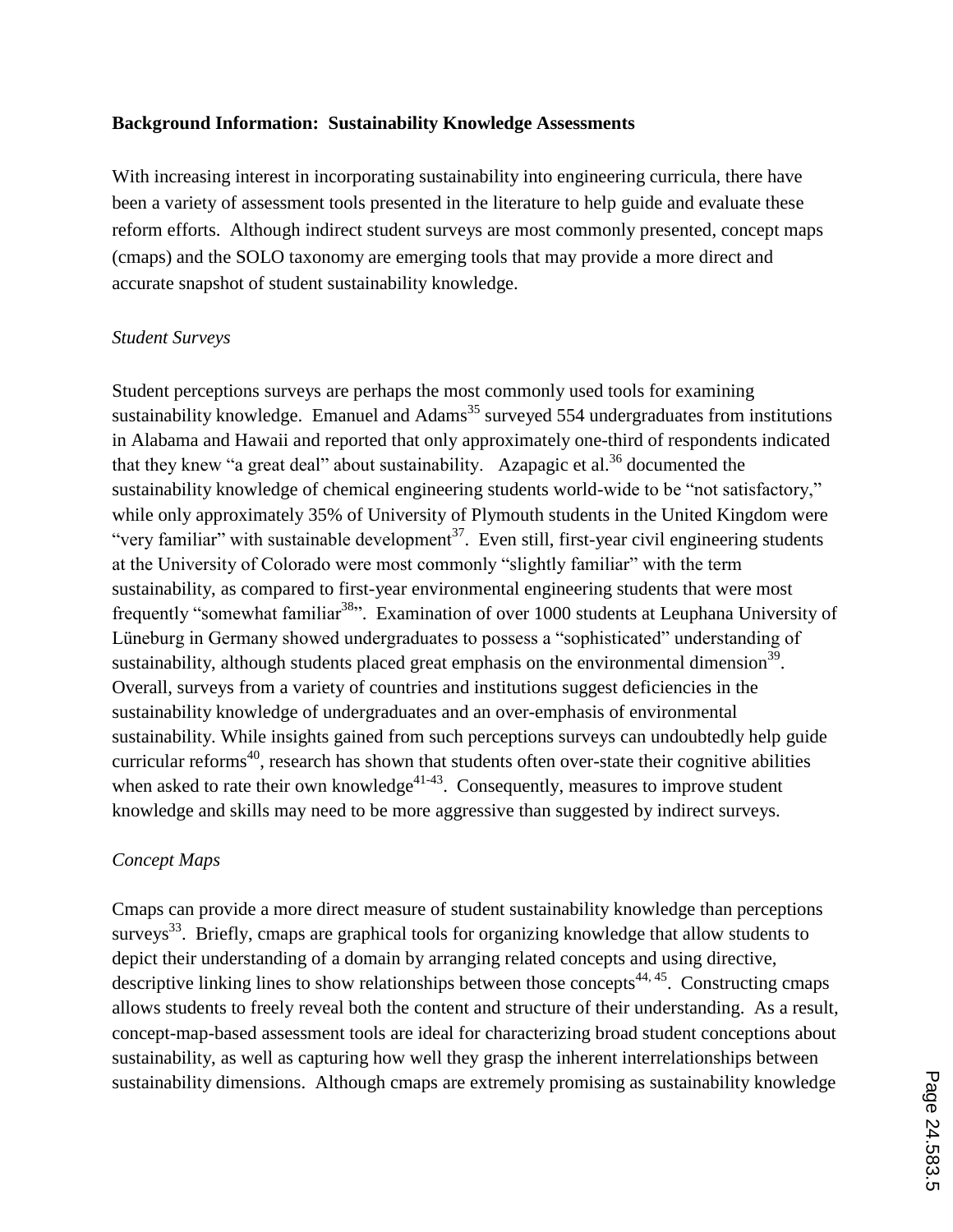assessments, practical methods for scoring cmaps are needed before concept-map-based assessment tools are widely applied<sup>28, 46-48</sup>.

A few authors have used cmaps to characterize student sustainability understanding. Segalàs et al.<sup>49</sup> investigated the effectiveness of ten sustainability courses by comparing 506 student cmaps before and after delivery of several sustainability-related courses. Borrego et al.<sup>29</sup> analyzed cmaps before and after a green engineering course using a holistic scoring rubric and found that the comprehensiveness, correctness, and organization of student maps increased after course delivery. In addition, Watson<sup>33</sup> used cmaps to demonstrate changes in student knowledge before and after a sustainability module using three different cmap scoring methods. Use of cmaps as assessment tools has also been suggested for characterizing student understanding of social sustainability in a sustainable construction course, although no corresponding data was reported $50-52$ . Thus, cmaps are beginning to be applied as assessment tools for studying student sustainability knowledge, but additional work is needed to evaluate scoring methods<sup>28, 33, 46-48</sup>.

### *SOLO Taxonomy*

In addition to cmaps, application of the SOLO taxonomy is another direct measure of sustainability knowledge presented in the literature. Based on Piaget's stages of cognitive development, Biggs and Collis<sup>34</sup> first presented the SOLO taxonomy for capturing adult conceptual development (Table 1). Students are described as passing through five sequential stages in their pursuit of understanding in any discipline<sup>34, 53</sup>. Beginning in the *pre-structural* phase, students have virtually no knowledge of the subject. The *uni-structural* and *multistructural* stages consist of students acquiring fundamental content knowledge. Afterward, students move beyond content knowledge and begin to develop structural complexity as they see relationships between concepts in the *relational* phase. Finally, students acquire the ability to generalize concepts beyond the context in which they were learned in the *extended abstract* phase $31, 34$ .

At its foundation, the SOLO taxonomy is a stage theory for describing conceptual development<sup>31, 34</sup>. Defined strictly, stage theory suggests that students develop conceptual knowledge by progressing linearly through hierarchical stages of understanding. While Carew and Mitchell<sup>31</sup> protest that it is unlikely for *all* students to develop in the same manner, they support the value of stage theory for describing the variations in knowledge that may exist for a group of students. In fact, they support that understanding differences in student knowledge can facilitate development of teaching and learning strategies, as well as assessment procedures $^{31}$ . Indeed, the SOLO taxonomy has been applied in several disciplinary contexts to examine the wide variety of conceptual and structural development that exists among students even with similar educational backgrounds<sup>14, 31, 32, 54, 55</sup>. In addition, the SOLO taxonomy has been used as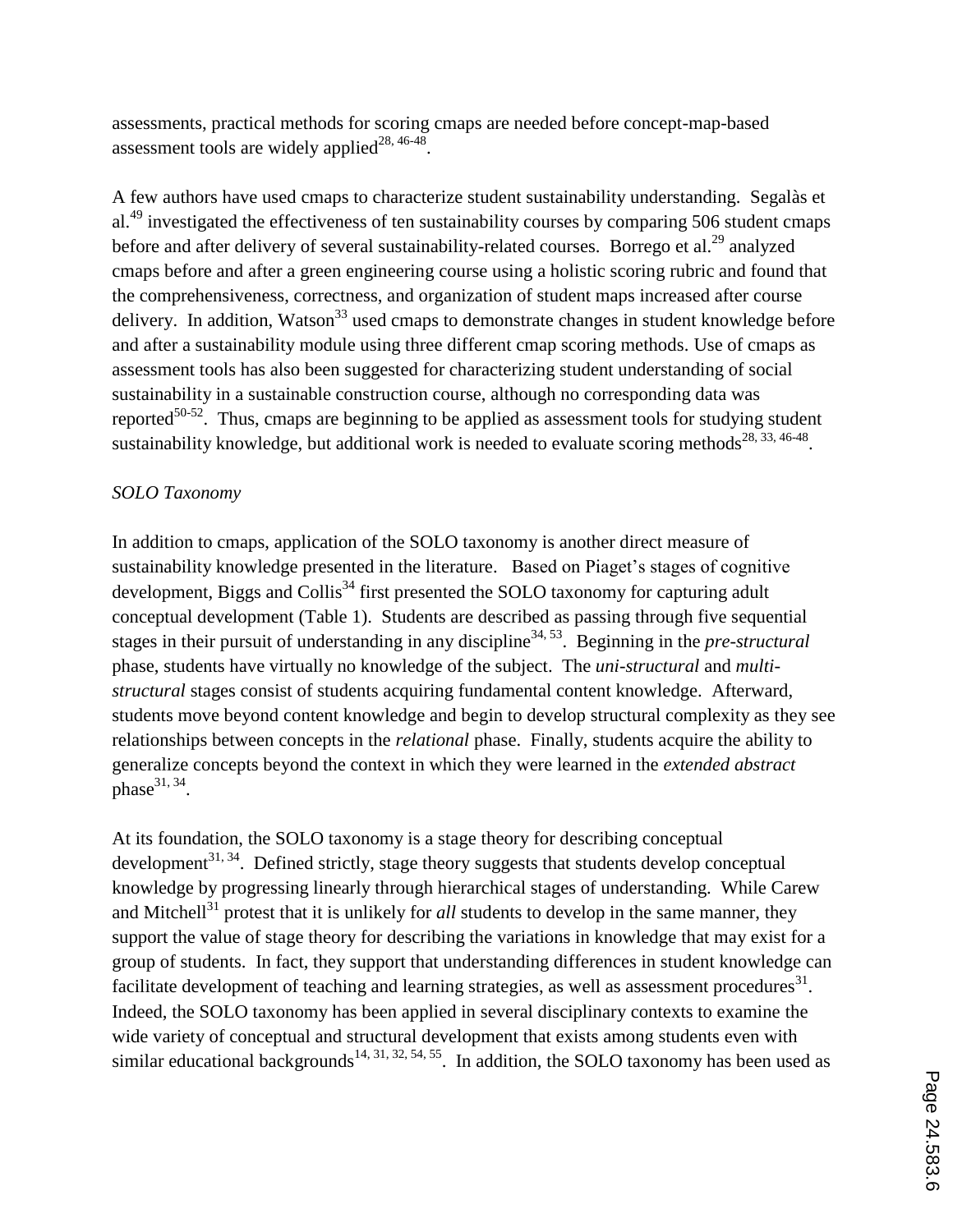an assessment tool to monitor the effect of educational interventions using pre- post-test experimental designs $^{32, 56}$ .

Specifically, the SOLO taxonomy has been used to a limited extent to examine student conceptions about sustainability. In a survey administered to 52 chemical engineering students in Australia having previously completed a sustainability course, Carew and Mitchell<sup>31</sup> collected student responses to the question: "In your own words, what is sustainability." With 78% rater agreement, over half (55.8%) of student definitions were characteristic of the *uni-structural* category. In a similar study, Hayles<sup>32</sup> prompted students to answer the question "What is your definition of sustainability?" before and after a sustainability-focused construction management course in Australia. Classifying responses according to the SOLO taxonomy showed a shift between *pre/uni-structural* definitions at the beginning of the course to *uni/multi-structural* definitions at the end of the course. Finally, Nicolaou and Conlon<sup>14</sup> surveyed 143 engineering and building services students from three different Irish higher education institutions and asked them to provide definitions of sustainability. Most responses were classified as *uni-structural*  (57.3%) or *mult-structural* (31.8%). A content analysis of the definitions also showed that students most associated sustainability with environmental or economic topics, rather than social ones. While a few authors have used the SOLO taxonomy to examine variations in student sustainability knowledge, no study has yet presented rigorous inter-rater reliability statistics (beyond simple percent agreement) and content analysis of topics presented in student definitions, along with the SOLO stage classifications.

### **Research Methods**

A variety of data collection and analysis methods were used to demonstrate the use of the SOLO taxonomy as a feasible tool for analyzing student sustainability knowledge.

### *Student Sample*

Students enrolled in a CEE capstone design course at Georgia Tech were recruited to participate in this study  $(n = 63)$ . Most participants were male  $(84.1\%)$  civil engineering students  $(82.5\%)$ from the United States (77.4%). Student recruitment and engagement practices were approved by the Institutional Review Board (IRB) at Georgia Tech.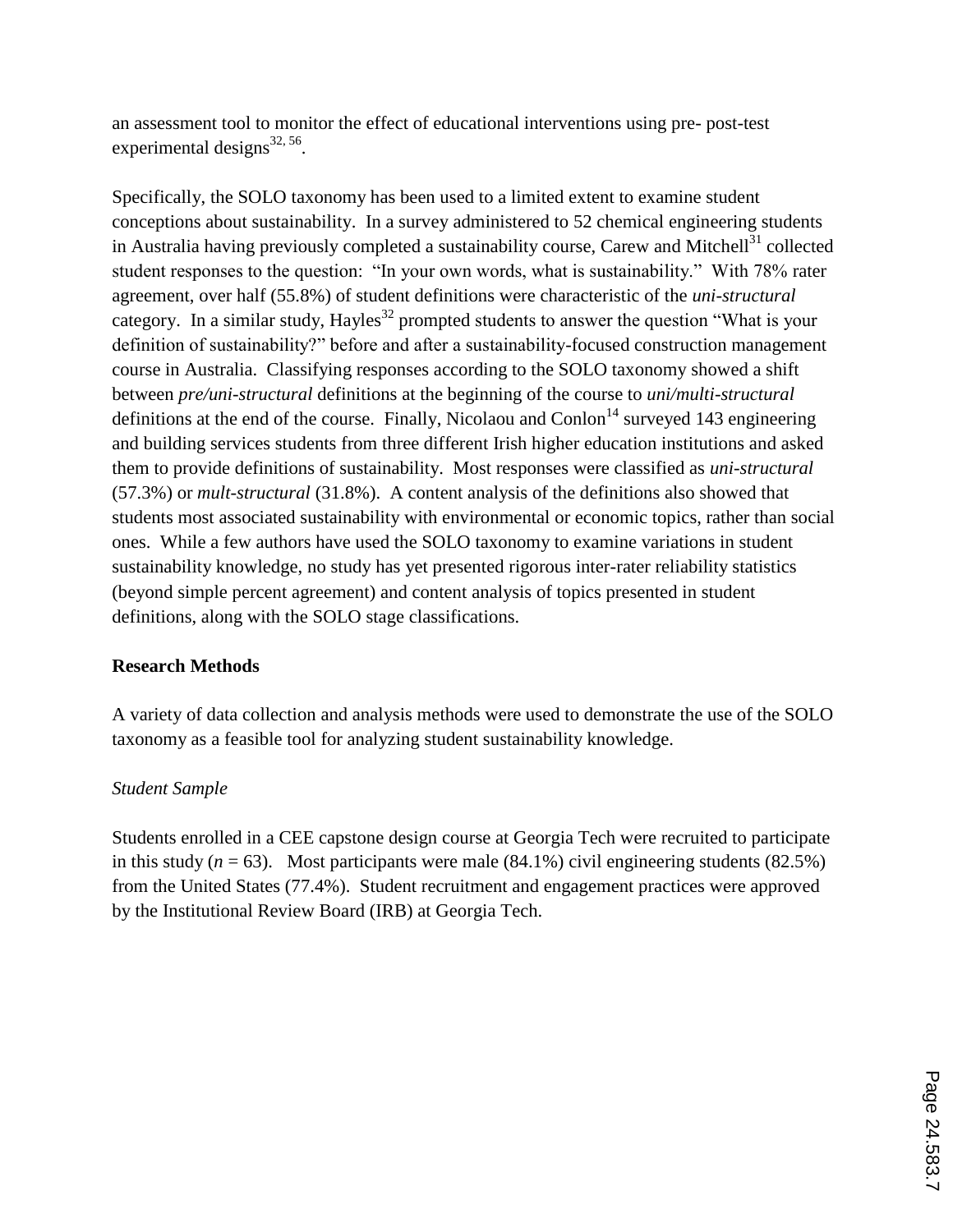| <b>SOLO</b> Stage    | Overview of SOLO Stage <sup>34</sup>                                                                                                                                         | Features of Sustainability Definition Typical of Each<br>Stage $31$                                                                                                                                                                                                                                                             |
|----------------------|------------------------------------------------------------------------------------------------------------------------------------------------------------------------------|---------------------------------------------------------------------------------------------------------------------------------------------------------------------------------------------------------------------------------------------------------------------------------------------------------------------------------|
| Pre-Structural       | Student demonstrates no understanding of the desired<br>learning.                                                                                                            | Either did not know what sustainability was or provided<br>a broad, non-specific response.                                                                                                                                                                                                                                      |
| Uni-Structural       | Student demonstrates understanding of only one item<br>relevant to the desired learning.                                                                                     | Provided one definitive example of something concrete<br>or abstract with relevance to sustainability.                                                                                                                                                                                                                          |
| Multi-Structural     | Student demonstrates understanding of more than one<br>relevant item, but items are seen as independent or<br>unrelated to each other.                                       | Provided two or more qualitatively different examples<br>of concrete and/or abstract things relevant to<br>sustainability.                                                                                                                                                                                                      |
| Relational           | Items are described as part of an overall structure and as<br>being interrelated (not necessarily a greater number of<br>items nominated than in multi-structural).          | Constructed a cohesive, internally consistent statement<br>about sustainability by relating two or more concrete<br>and/or abstract things relevant to sustainability.                                                                                                                                                          |
| Extended<br>Abstract | Items are described as part of an overall structure, and<br>elements of the structure are seen to be applicable in<br>other situations (i.e. transferable or generalizable). | Constructed a cohesive, internally consistent statement<br>about sustainability by relating two or more concrete<br>and/or abstract things related to sustainability, and<br>provided evidence of critical thinking, ethical judgment,<br>consideration of context or creative/original thinking<br>relevant to sustainability. |

Table 1. Structure of Observed Learning Outcomes (SOLO) taxonomy for classification of non-disciplinary<sup>34</sup> and sustainabilityrelated $31$  conceptual development.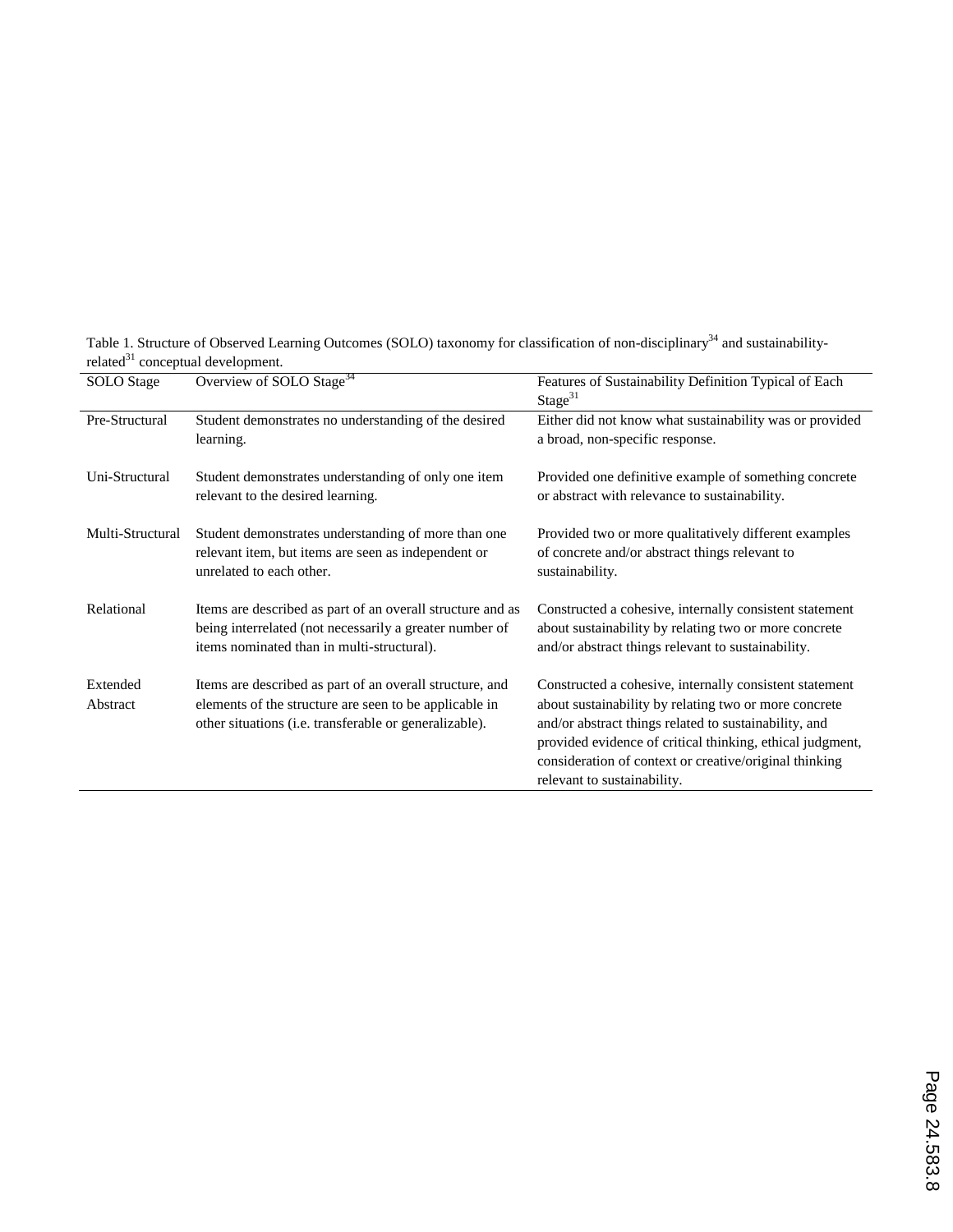### *Data Collection*

Participants were directed to complete an extended Student Sustainability Survey during their capstone design course. Specifically, students responded to an open-ended prompt asking them to "in [their] own words, define sustainability," as was suggested by previous authors  $^{14, 31}$ . Although students were asked to respond to a variety of other questions related to their sustainability knowledge $40$ , those responses were not used as part of the current study. Students were given the duration of the three-hour class to complete the survey, but no student took longer than 45 minutes. Student definitions were transcribed and assigned alphabetic identification codes to protect student identity.

### *Data Analysis*

Student sustainability definitions were analyzed by expert judges. Before judges proceeded with official scoring, they engaged in training and calibration sessions.

### 1. Expert Judges

Two judges analyzed student sustainability definitions. The first judge was a PhD student in CEE, while the second judge held an advanced degree in Electrical and Computer Engineering. Both judges completed sustainability-related courses, conducted sustainability-related research, and have been involved with Engineers without Borders (EWB), an organization dedicated to implementing sustainable engineering projects worldwide. Both judges extensively reviewed recent publications related to sustainability and sustainability education prior to scoring student definitions.

### 2. Judge Training and Calibration

Judges were trained to apply the SOLO taxonomy before rating sustainability definitions collected in the CEE capstone design course. Judges reviewed previous publications $31, 32$ outlining the use of the SOLO taxonomy for sustainability knowledge assessments. Afterward, judges individually scored ten sustainability definitions composed by CEE sophomores. Judges classified the statements according to the sustainability-specific SOLO taxonomy (Table 1). They also classified sustainability topics/concepts present in definitions according to a tencategory system proposed by Segalas et al.<sup>30</sup> (Table 2). Judges compared scores and discussed discrepancies to standardize future scoring, as was practiced by previous authors $31$ . This calibration procedure was completed with ten additional sustainability definitions to further improve inter-rater reliability.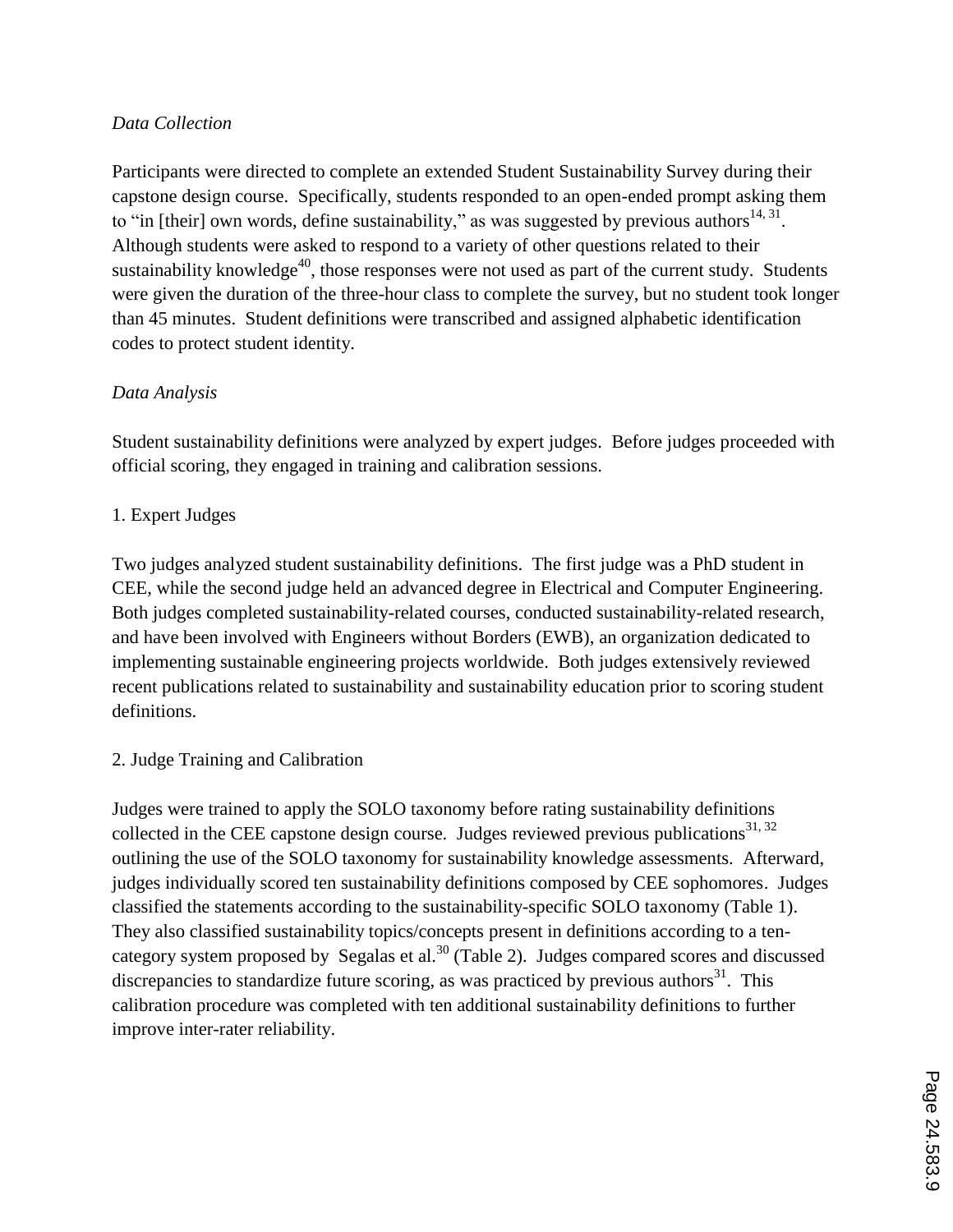| Category            | Examples                                                                       |  |
|---------------------|--------------------------------------------------------------------------------|--|
| Environment         | pollution, degradation, conservation (of wildlife), biodiversity, ecological   |  |
|                     | footprint, green/clean                                                         |  |
| Resource (scarcity) | renewable/non-renewable resources, run out of materials, energy, food,         |  |
|                     | water                                                                          |  |
|                     |                                                                                |  |
| Social Impact       | quality of life, health, risk management, shelter                              |  |
| Values              | ethics, awareness, respect for traditions, judgments about sustainability      |  |
| Future              | future generations, scenario analysis, forecasting, backcasting                |  |
| Unbalances          | equity, fair distribution of goods, fair use of resources, needs of developing |  |
|                     | countries                                                                      |  |
| Technology          | best available technologies, industry, efficiency, clean-technologies,         |  |
|                     | impact of technology, technological efficiency                                 |  |
| Economy             | role of economy, fair trade, consumption, economic efficiency                  |  |
| Education           | role of education, rise of awareness, educational institutions                 |  |
|                     |                                                                                |  |
| Actors and          | role of governments, rules, laws, international agreements, politics,          |  |
| Stakeholders        | individuals and society                                                        |  |

Table 2. Examples of concept categorization based on ten sustainability categories [Adapted from Coral<sup>57</sup> and Segalàs et al.<sup>30</sup>].

### 3. Analysis of Student Sustainability Definitions

After practice sessions, judges systematically scored sustainability definitions composed by senior CEE students. For each student submission, each judge assigned the definition to an appropriate SOLO class (Table 1). In addition, each judge classified key sustainability topics presented in definitions according to an *a priori* set of ten sustainability categories<sup>30</sup> (Table 2). Judges' individual scores were used to quantify inter-rater reliability using Krippendorff's alpha, which is a statistic that is appropriate for any number of judges and any type of data<sup>58</sup>. Scores with Krippendorff's alpha above 0.80 were designated as adequately acceptable, while values above 0.67 were classified as acceptable for exploratory research<sup>58, 59</sup>. Discrepancies were discussed among judges, and consensus scores were used for subsequent statistical analyses, as suggested by other authors<sup>28, 31</sup>.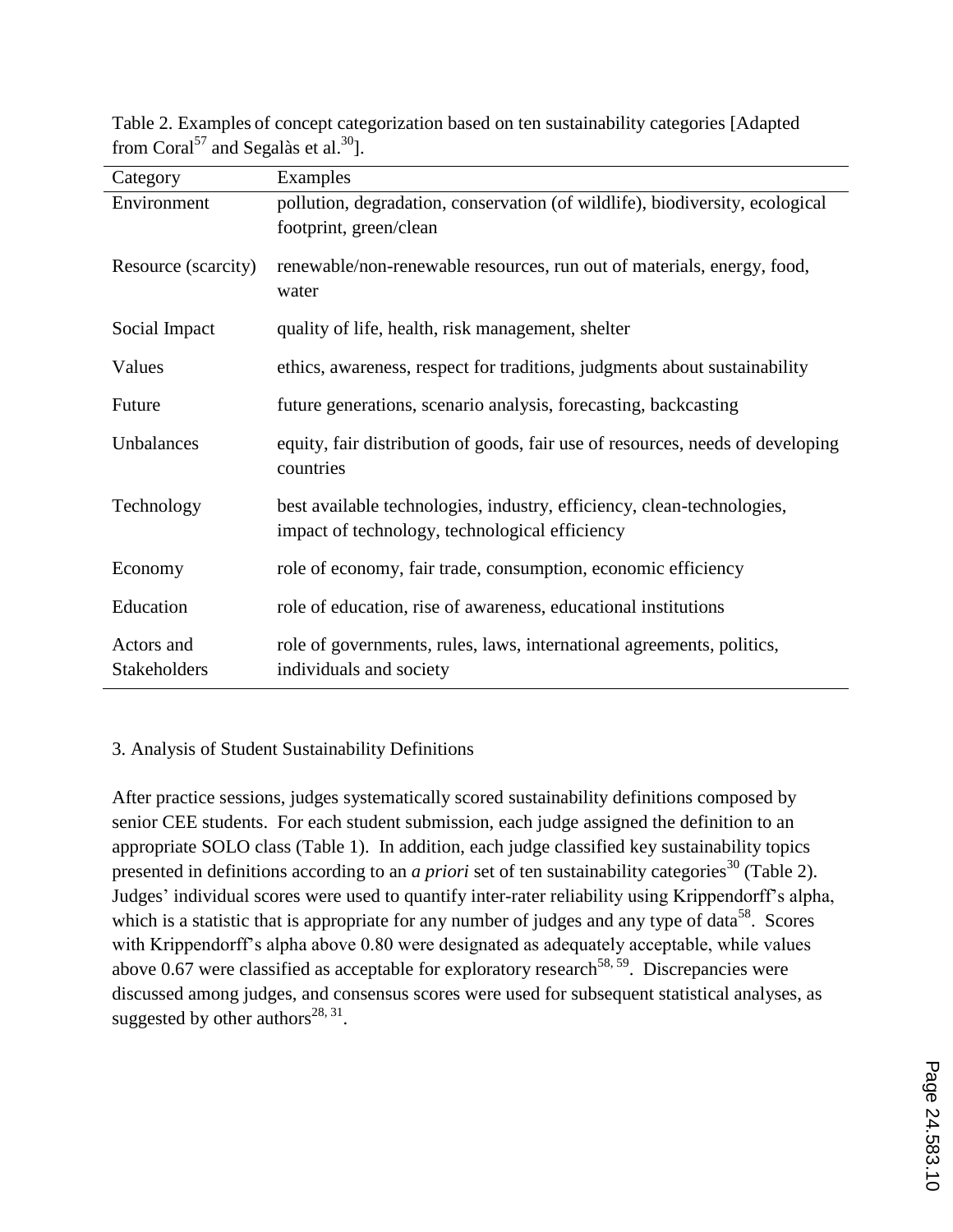#### **Results**

A study was completed at Georgia Tech to demonstrate application of the SOLO taxonomy for examining complexity of student sustainability knowledge. Student-composed sustainability definitions were examined by expert judges to determine the appropriate SOLO stage and identify relevant sustainability topics addressed. Inter-rater reliability of judges' scores was also quantified.

#### *Structural Complexity based on SOLO Taxonomy*

Of the five SOLO stages, a majority (55.6%) of CEE seniors demonstrated a *multi-structural* understanding of sustainability (Figure 1). Consequently, judges observed that most students demonstrated knowledge of multiple relevant sustainability concepts, but failed to describe relationships between the concepts. For instance, many students (Table 3) referenced both environmental and temporal considerations. However, some (6.3%) students did achieve *relational* understanding, as evidenced by their descriptions of the inherent interrelationships between sustainability pillars (economy, environment, and society), as well as temporal aspects (Table 3). Over one-third of students showed *pre-structural* (4.8%) or *uni-structural* (33.3%) understanding. *Pre-structural* definitions were vague or biased, while *uni-structural* definitions mentioned only one sustainability dimension (Table 3).



Figure 1. Variations in CEE seniors' sustainability knowledge  $(n = 63)$ .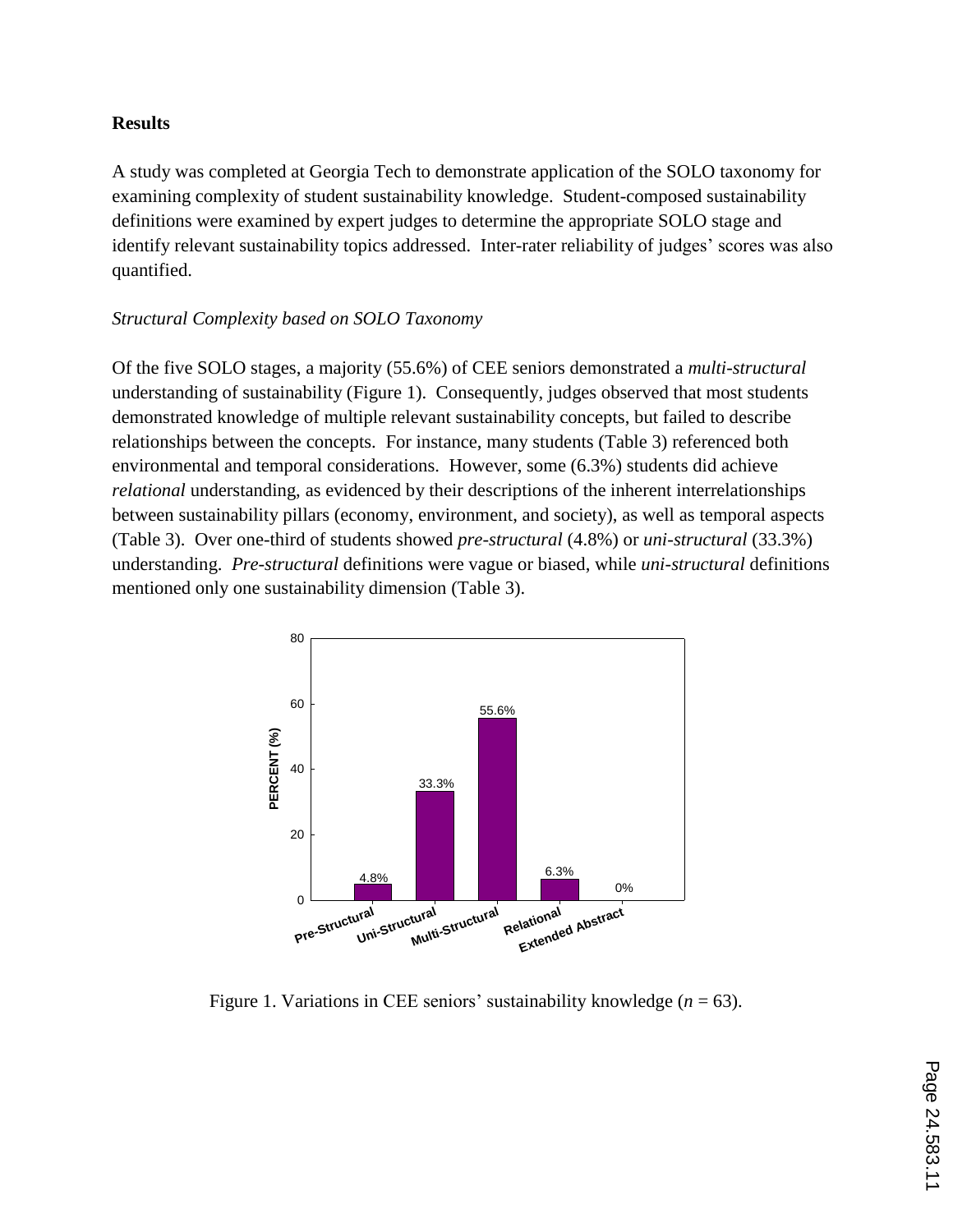| <b>SOLO</b> Stage        | Student Example 1                                                                                                                                      | <b>Student Example 2</b>                                                                                                                                                                           |
|--------------------------|--------------------------------------------------------------------------------------------------------------------------------------------------------|----------------------------------------------------------------------------------------------------------------------------------------------------------------------------------------------------|
| Pre-structural           | "An expensive way to make<br>buildings, roads, etc. that don't hurt<br>habitats of deer and squirrels."                                                | "Sustainability is a system that<br>works in such a manner that does<br>not impact or affect others and<br>works efficiently."                                                                     |
| Uni-Structural           | "Sustainability is the attempt to<br>reduce the negative impact a project<br>can have on the existing<br>environment."                                 | "Sustainability to me is the ability<br>for us to build without restricting<br>future generations from doing so as<br>well."                                                                       |
| Multi-Structural         | "Sustainability is the concept of<br>using materials and energy in a way<br>that will not affect the population of<br>the future."                     | "Providing for the needs of the<br>present while maintaining the<br>environment and resources for the<br>needs of the future."                                                                     |
| Relational               | "Responsible planning and use of<br>natural and economic resources<br>with long-term survival and<br>advancement of humans and the<br>planet in mind." | "The use of resources in a way that<br>enhances the current situation<br>economically, environmentally, and<br>socially without causing the<br>hindrance of future generations to<br>do the same." |
| <b>Extended Abstract</b> | N/A                                                                                                                                                    | N/A                                                                                                                                                                                                |

Table 3. Examples of student sustainability definitions and judges' consensus classifications according to the SOLO taxonomy.

#### *Sustainability Content Knowledge*

Among the sustainability topics and concepts discussed in student definitions, most were related to the social or environmental dimensions (Figure 2). Within the social sector, over one-third of concepts discussed by students underscored the importance of protecting future generations ("temporal" category" from Table 2). Also commonly included in definitions were considerations of societal impacts, especially those related to human health and well-being. In addition, concerns for the environment and natural resources accounted for over 40% of all topics included in sustainability definitions. Economic and technical considerations related to sustainability were largely omitted from student definitions.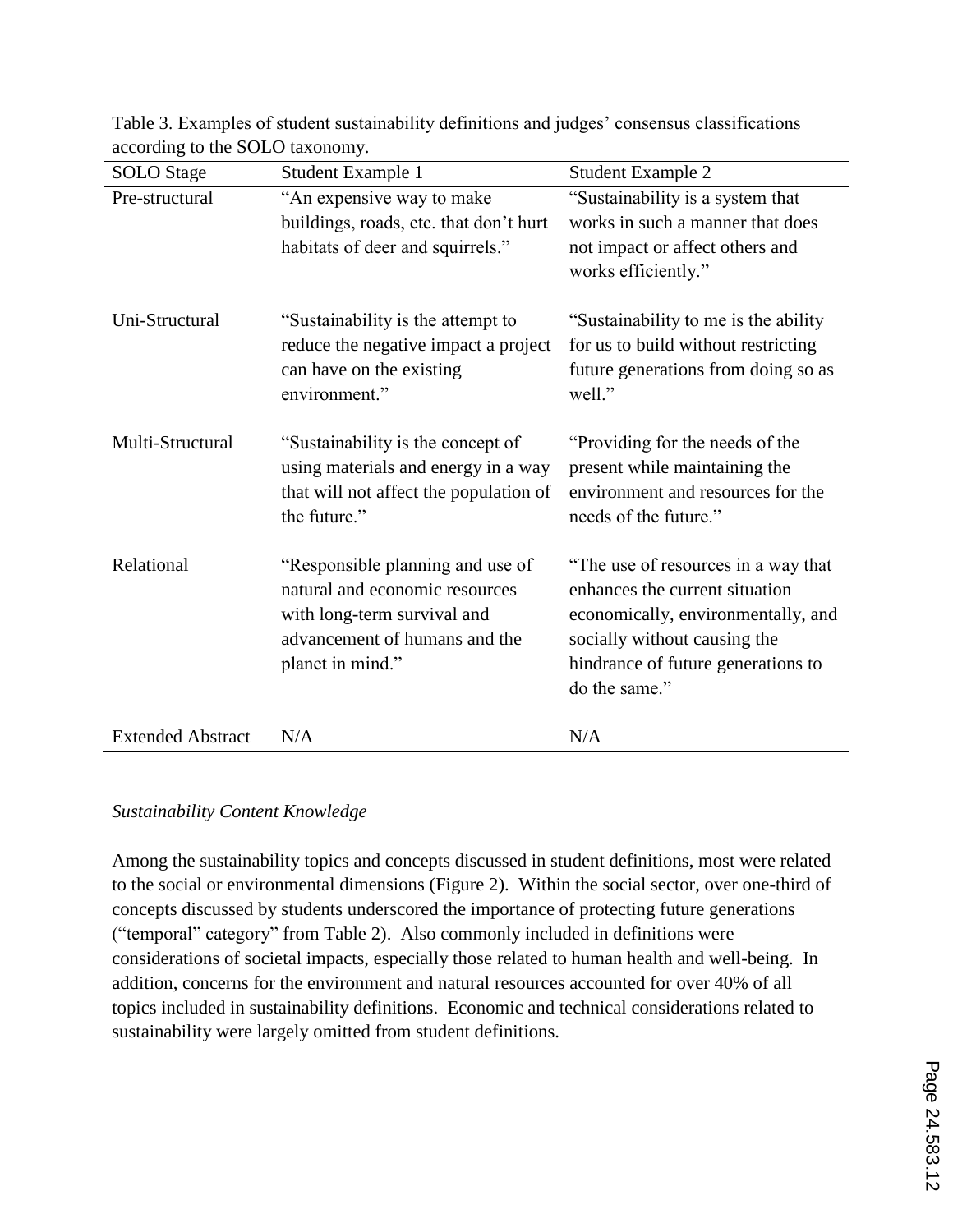

Figure 2. Content of CEE seniors' sustainability knowledge.

## *Interrater Reliability*

Based on Krippendorff's alpha, judges' scores were sufficiently in agreement. In fact, Krippendorff's alpha for classification of definitions according to SOLO stages (Table 1, Figure 1) was 0.68. For assignment of sustainability topics appearing in definitions to the ten *s*ustainability categories (Table 2, Figure 2) was 0.69. Both statistics were above 0.67, which deems the data "appropriate for exploratory research<sup>58, 59</sup>."

### **Discussion**

The results of this study were synthesized to address the three primary research objectives previously outlined. Specifically, results provide insights into the sophistication and comprehensiveness of student knowledge, as well as broad implications for sustainability knowledge assessments.

### *How structurally advanced is student sustainability knowledge?*

Analyzing student definitions using the SOLO taxonomy revealed that most students had a *unistructural* or *multi-structural* understanding of sustainability. Consequently, students were able to list one or more examples of sustainability topics, but they were unable to weave concepts together to produce a cohesive sustainability definition. Demonstration of *multi-structural* sustainability knowledge, which was characteristic of over half of student definitions, is reasonable, since seniors had previously completed Civil Engineering Systems<sup> $40, 60$ </sup>, a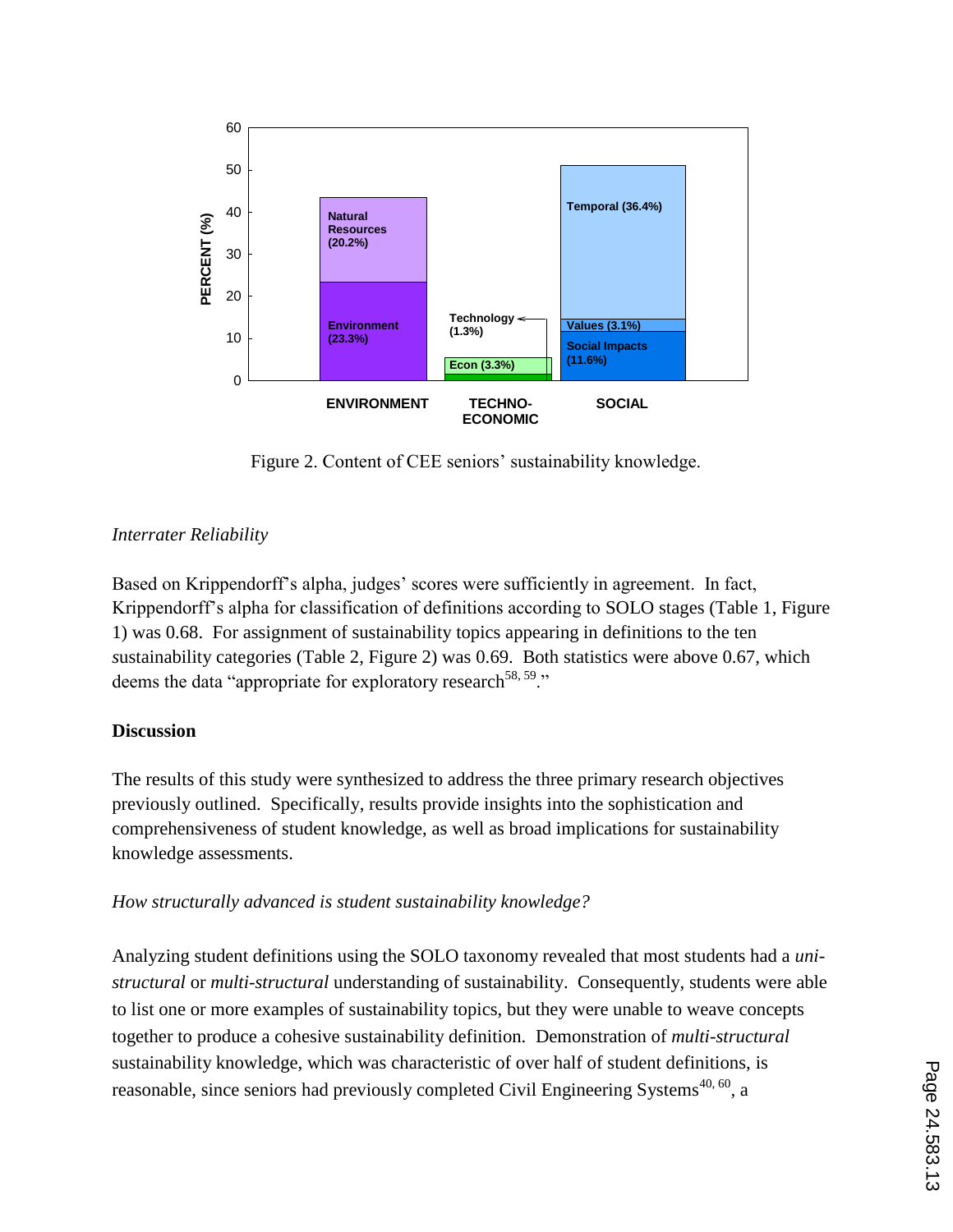sustainability-focused course. In addition, the CEE faculty at Georgia Tech have previously indicated that they also incorporate sustainability topics into traditional engineering courses (horizontal integration) $40$ .

It is possible that participants in the current study were more knowledgeable about sustainability than those in previously-published studies. For instance, both Carew and Mitchell $^{31}$  and Nicolaou and Conlon<sup>14</sup> reported that over half of their participants demonstrated *uni-structural* sustainability knowledge, while *multi-structural* understanding predominated in the current study. Like CEE seniors, Carew and Mitchell's<sup>31</sup> chemical engineering students had completed a sustainability- focused course. Perhaps the CEE course was more comprehensive or CEE faculty efforts to weave sustainability across the curriculum were effective. Scores reported by Nicolaou and Conlon<sup>14</sup> were for a wide range of engineering majors, which may suggest variations in curricular content and sustainability knowledge across disciplines. On the other hand, as is expected in qualitative research, it is feasible that discrepancies in scores among these three studies result due to differences in judges' interpretations of student definitions $^{31}$ . Consequently, the results are "justifiable $31$ " but not "reproducible $31$ ."

### *Which sustainability dimensions do students most associate with sustainability?*

The predominant topics included in student sustainability definitions were environment/natural resources and intergenerational equity (temporal considerations). It is not surprising that students heavily emphasized environmental concepts, given that students from a variety of backgrounds have been shown to favor environmental sustainability<sup>14, 30, 37, 39, 61-63</sup>. In addition, CEE seniors at Georgia Tech also indicated in a survey that they were most interested in environmental sustainability, as compared to social or economic sustainability<sup>40</sup>. Emphasis on temporal aspects of sustainability may have been evident due to student reliance on the Brundtland definition<sup>1</sup>, which is arguably the most famous definition of sustainability. Furthermore, CEE students rarely mentioned the social impacts of sustainability, which corresponds to previous authors which have demonstrated that social sustainability is often neglected $9, 52$ .

# *How appropriate is application of the SOLO taxonomy for sustainability knowledge assessments?*

Overall, the SOLO taxonomy is a relatively quick and reliable method for analyzing student sustainability knowledge. Foremost, this study demonstrated that rigorous training of judges can help to ensure acceptable inter-rater reliability of SOLO classifications. Second, SOLO classifications indicated that additional educational interventions may be useful in helping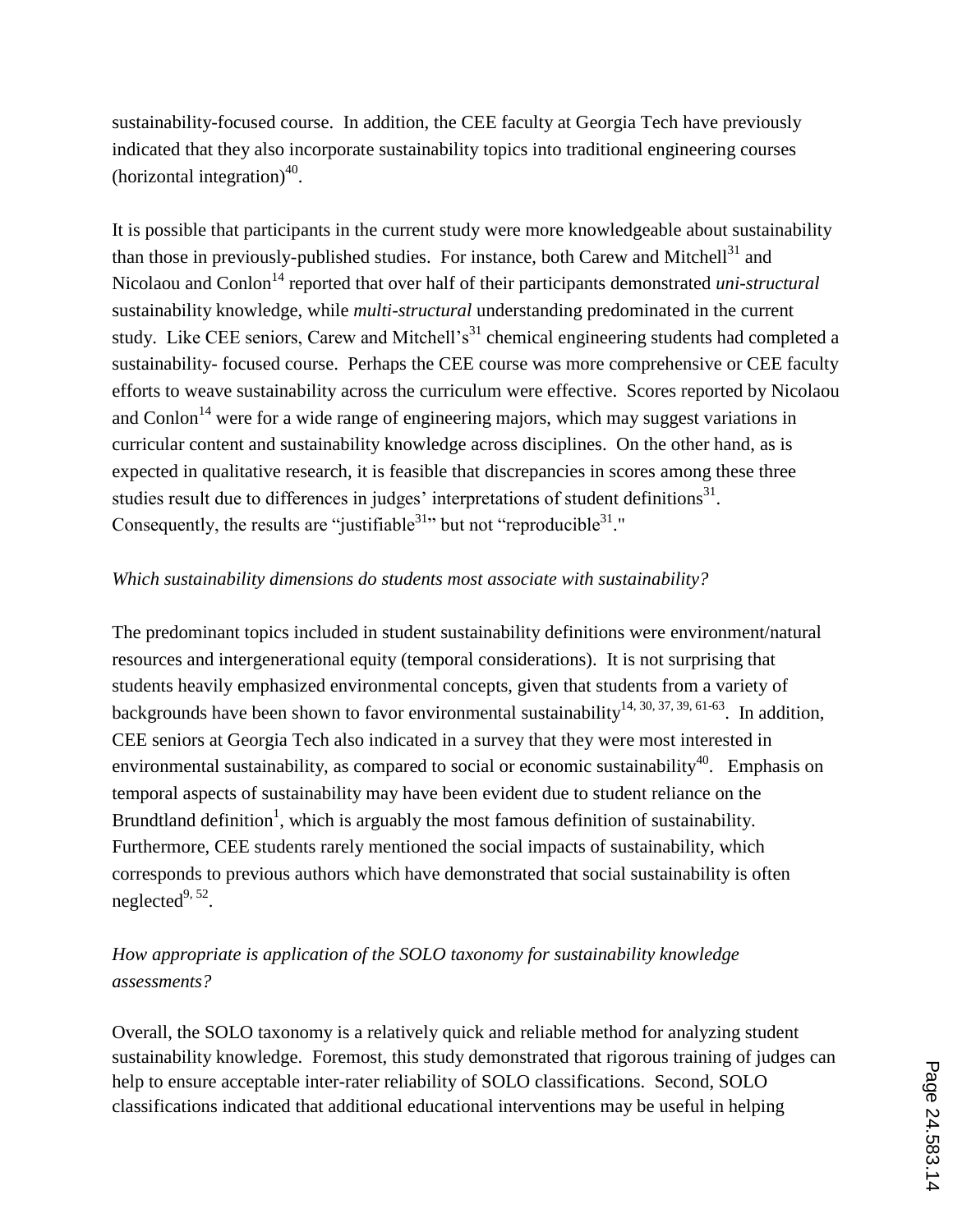students move beyond *uni-structural* and *multi-structural* understanding to see important relationships between sustainability concepts. Although the SOLO taxonomy is useful for identifying variations in student knowledge, it does not reveal the specific concepts and topics that students associate with sustainability. However, as was completed in this study and by others<sup>14</sup>, an *a priori* coding scheme can be used to further analyze student definitions. Using such a scheme allows the instructor to not only determine whether or not expert knowledge has been achieved, but also identify strengths and weaknesses of student knowledge. As a result, the SOLO taxonomy is a valuable tool for analyzing student sustainability knowledge that can be applied to a wide variety of students, including those from different disciplines and academic standings.

#### **Conclusions**

A study was conducted to explore the application of the SOLO taxonomy as a relatively quick assessment of student sustainability knowledge. By applying the taxonomy to student sustainability definitions constructed by a cohort of seniors enrolled in a CEE capstone design course at Georgia Tech, the following conclusions were reached.

- 1. A majority of students demonstrated a *uni-structural* or *multi-structural* understanding of sustainability, which suggests that additional integration of sustainability into the curriculum may aid students in developing more expert-like knowledge.
- 2. Students in CEE most captured aspects of environmental sustainability and intergenerational equity in their sustainability definitions, which is similar to other engineering and nonengineering students.
- 3. The SOLO taxonomy, when used with an *a priori* coding scheme, is useful for directly and reliably capturing not only variations in the level of student knowledge, but also specific strengths and weaknesses of the content of student knowledge.

As the global landscape continues to evolve, engineers will be required to adapt their skills and professional practices to meet the needs of present and future generations. Already, engineers are increasingly called upon to develop and implement innovative solutions that serve a growing population, while simultaneously exploiting fewer resources and minimizing environmental impacts. While this is a lofty task, the designers of the BedZED project have demonstrated that it is possible to conceive of and implement a sustainable development project. As a result, it is imperative that engineering educators strive to equip their students with the knowledge necessary to act as sustainability-conscious engineers. Reliable and direct sustainability knowledge assessment tools, such as the SOLO taxonomy, can aid in this endeavor by informing the design and evaluating the effectiveness of efforts to infuse sustainability content into undergraduate courses and curricula.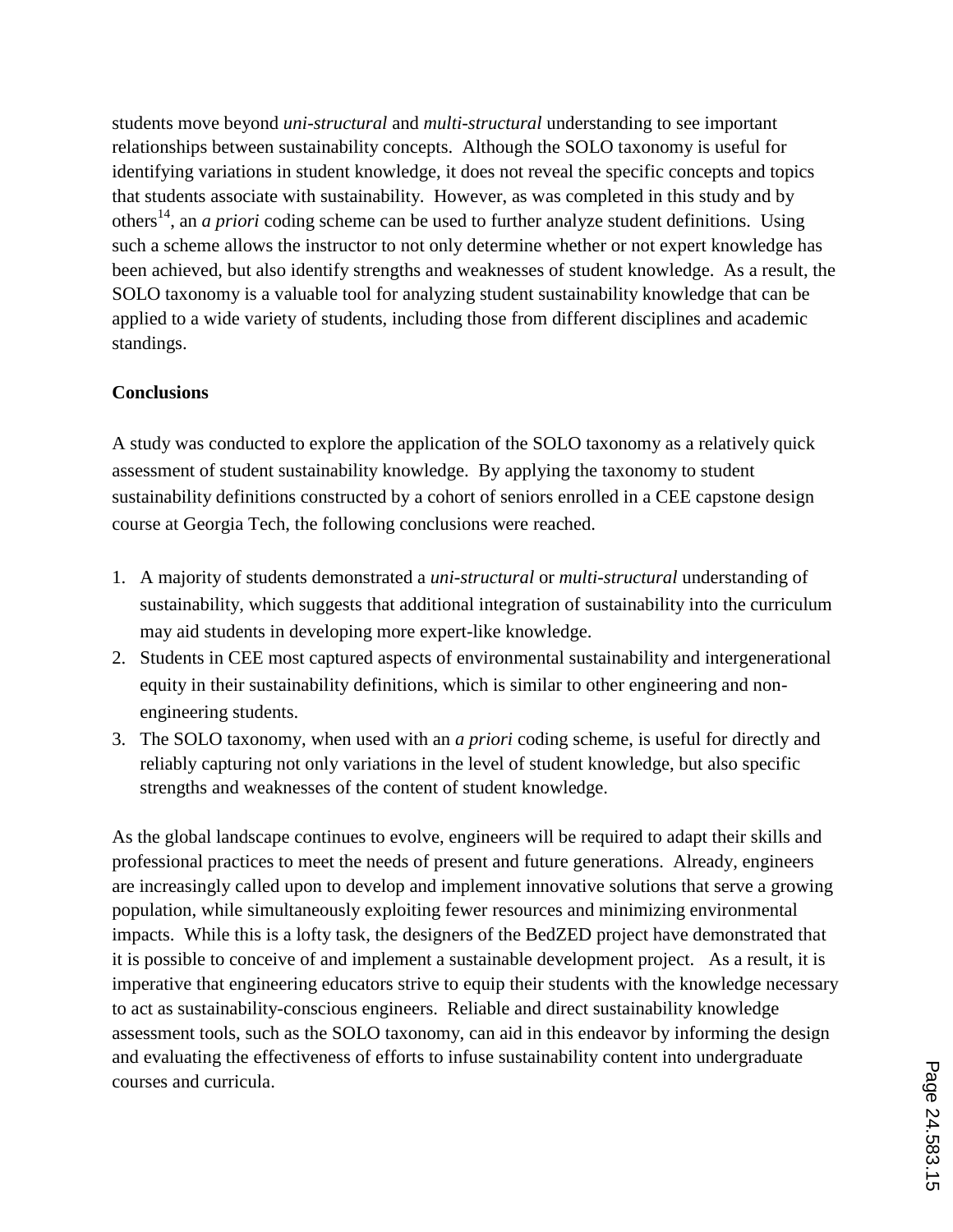#### **References**

- 1. *Our Common Future*. 1987, United Nations World Commission on Environment and Development (UNWCED).
- 2. *Johannesburg Declaration*. 2002, United Nations Wourld Summit on Sustainable Development (UNWSSD): Johannesburg, South Africa.
- 3. Mihelcic, J.R., et al., *Sustainability Science and Engineering: The Emergence of a New Metadiscipline.* Environmental Science & Technology, 2003. **37**(23): p. 5314-5324.
- 4. Lozano, R., *Envisioning sustainability three-dimensionally.* Journal of Cleaner Production, 2008. **16**(17): p. 1838-1846.
- 5. Atkinson, G., *Measuring Corporate Sustainability.* Journal of Environmental Planning and Management, 2000. **43**(2): p. 235-252.
- 6. Costanza, R., H.E. Daly, and J.A. Bartholomew, *Goals, Agenda, and Policy Recommendations for Ecological Economics*, in *Ecological Economics: The Science and Management of Sustainability*, R. Costanza, Editor. 1991, Columbia University Press: West Sussex, UK.
- 7. Rees, W.E., M. Wackernagel, and P. Testernale, *Our Ecological Footprint: Reducing Human Impact on the Earth*. New Catalyst Bioregional Series. 1998, Gabriola Island, BC, Canada: New Society Publishers.
- 8. Reinhardt, F., *Sustainability and the firm.* Sustainable Business, 2000. **30**(3): p. 26-41.
- 9. Salzmann, O., A. Ionescu-Somers, and U. Steger, *The business case for corporate sustainability: Literature review and research options.* European Management Journal, 2005. **23**(1): p. 27-36.
- 10. Pfahl, S., *Institutional sustainability.* International Jounral of Sustainable Development, 2005. **8**(1/2): p. 80- 96.
- 11. *BedZED: Beddington Zero Energy Development, Sutton*. 2002, BioRegional: Surrey, UK.
- 12. *BedZED, UK*. [cited 2014 Feb. 16]; Available from: http://www.bioregional.com/flagship-projects/oneplanet-communities/bedzed-uk/.
- 13. *BedZED seven years on: The impact of the UK's best known eco-village and its residents*. 2009, BioRegional; Peabody Trust: London, England.
- 14. Nicolaou, I. and E. Conlon, *What do final year engineering students know about sustainable development.* European journal of Engineering Education, 2012. **DOI: 10.1080/03043797.2012.681863**.
- 15. *The Engineer of 2020: Visions of Engineering in the New Century*. 2004, Washington, DC: National Research Council (NRC), The National Academies Press.
- 16. ABET, *Criteria for Accrediting Engineering Programs*. 2011, Accreditation Board for Engineering and Technology (ABET): Baltimore, MD.
- 17. *Draft Model Code of Ethics for Engineers*. 2000, Amemrican Association of Engineering Societies (AAES): Reston, VA.
- 18. *ASCE Code of Ethics*. 2011 [cited 2011 August 19]; Available from: http://www.asce.org/uploadedFiles/Ethics\_-\_New/Code%20of%20Ethics%20October%202010.pdf.
- 19. Cortese, A.D., *The critical role of higher education in creating a sustainable future.* Planning for Higher Education, 2003. **31**(3): p. 15-22.
- 20. Lovelock, J., *The Revenge of Gaia*. 2007, London, England: Penguin Group.
- 21. Lozano, R., *Diffusion of sustainable development in universities' curricula: An empirical example from Cardiff University.* Journal of Cleaner Production, 2010. **18**(7): p. 637-644.
- 22. Davidson, C.I., et al., *Viewpoint: Adding sustainability to the engineer's toolbox: A challenge for engineering educators.* Environmental Science & Technology, 2007. **41**(14): p. 4847-4849.
- 23. Bauer, S.K., et al. *Weaving sustainability into undergraduate engineering education through innovative pedagogical methods: A student's perspective*. in *American Society for Engineering Education (ASEE) Annual Conference*. 2012. San Antonio, TX.
- 24. MacRae, J.D. *Introducing elements of sustainability into formal and informal environmental engineering education*. in *American Society for Engineering Education (ASEE) Annual Conference & Exposition*. 2011. Vancouver, BC.
- 25. Mueller Price, J., et al. *Integrating sustainability principles in undergraduate engineering curriculum: A home for environmentally responsible engineering*. in *American Society for Engineering Education (ASEE) Annual Conference*. 2012. San Antonio, TX.
- 26. Stasinopoulos, P., *Whole System Design: An Integrated Approach to Sustainable Engineering*. 2009, London, UK: Earthscan.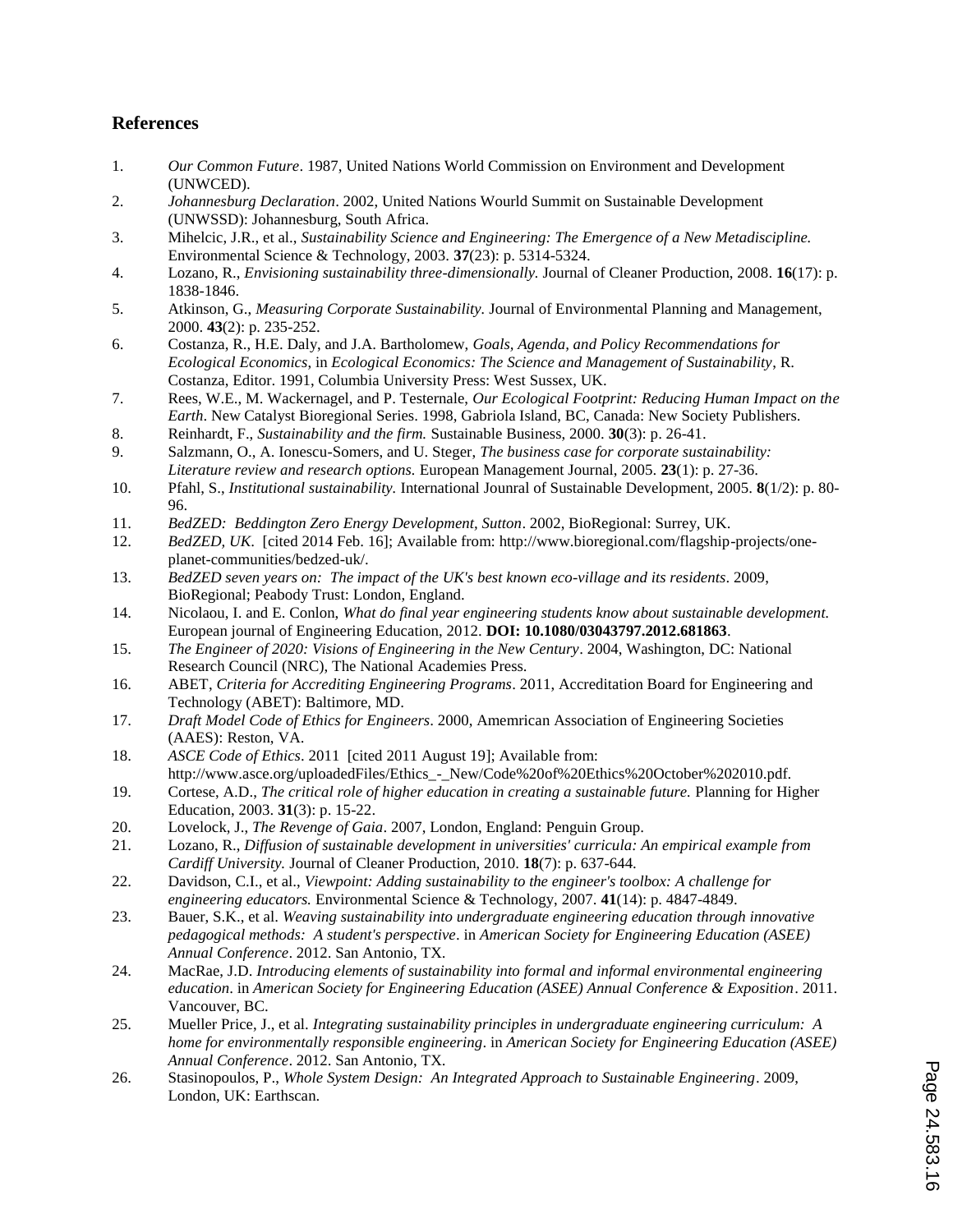- 27. Watson, M.K., et al., *Assessing curricula contribution to sustainability more holistically: Experiences from the integration of curricula assessment and students' perceptions at the Georgia Institute of Technology.* Journal of Cleaner Production, 2013. **61**(0): p. 106-116.
- 28. Besterfield-Sacre, M., et al., *Scoring concept maps: An integrated rubric for assessing engineering education.* Journal of Engineering Education, 2004. **93**(2): p. 105-115.
- 29. Borrego, M., et al., *Using concept maps to assess interdisciplinary integration of green engineering knowledge.* Advances in Engineering Education, 2009. **1**(3): p. 1-26.
- 30. Segalàs, J., D. Ferrer-Balas, and K.F. Mulder, *What do engineering students learn in sustainability courses? The effect of the pedagogical approach.* Journal of Cleaner Production, 2010. **18**(3): p. 275-284.
- 31. Carew, A.L. and C.A. Mitchell, *Characterizing undergraduate engineering students' understanding of sustainability.* European Journal of Engineering Education, 2002. **27**(4): p. 349 - 361.
- 32. Hayles, C. and B. de la Harpe. *A study of student perceptions and awareness of sustainability issues*. in *Third Annual Built Environment Education Conference*. 2007. University of Westminster.
- 33. Watson, M.K., *Assessment and Improvement of Sustainability Education in Civil and Environmental Engineering*, in *Civil and Environmental Engineering*. 2013, Georgia Institute of Technology: Atlanta, GA.
- 34. Biggs, J.B. and K.F. Collis, *Evaluating the Quality of Learning: The Solo Taxonomy : Structure of the Observed Learning Outcome*. Educational Psychology Series. 1982, Maryland Heights, MO: Academic Press.
- 35. Emanuel, R. and J.N. Adams, *College students' perceptions of campus sustainability.* International Journal of Sustainability in Higher Education, 2011. **12**(1): p. 79-92.
- 36. Azapagic, A., S. Perdan, and D. Shallcross, *How much do engineering students know about sustainable development? The findings of an international survey and possible implications for the engineering curriculum.* European Journal of Engineering Education, 2005. **30**(1): p. 1-19.
- 37. Kagawa, F., *Dissonance in students' perceptions of sustainable development and sustainability: Implications for curriculum change.* International Journal of Sustainability in Higher Education, 2007. **9**(3): p. 317-338.
- 38. Bielefeldt, A.R., *Incorporating a sustainability module into first-year courses for civil and environmental engineering students.* Journal of Professional Issues in Engineering Education and Practice, 2011. **137**: p. 78-85.
- 39. Barth, M. and J.M. Timm, *Higher education for sustainable development: Students' perspectives on an innovative approach to educational change.* Journal of Social Sciences, 2011. **7**(1): p. 13-23.
- 40. Watson, M.K., C. Noyes, and M. Rodgers, *Student perceptions of sustainability education in civil and environmental engineering at the Georgia Institute of Technology.* Journal of Professional Issues in Engineering Education and Practice, 2013. **doi: 10.1061/(ASCE)EI.1943-5541.0000156**
- 41. Lundeberg, M.A., et al., *Cultural influences on confidence: Country and gender.* Journal of Educational Psychology, 2000. **92**(1): p. 152-159.
- 42. Yadav, A., et al., *Problem-based learning: Influence on students' learning in an electrical engineering course.* Journal of Engineering Education, 2011. **100**(2).
- 43. Kleitman, S. and L. Stankov, *Ecological and person-oriented aspects of metacognitive processes in testtaking.* Journal of Applied Cognitive Psychology, 2001. **15**(3): p. 321-341.
- 44. Ruiz-Primo, M.A. and R.J. Shavelson, *Problems and issues in the use of concept maps in science assessment.* Journal of Research in Science Teaching, 1996. **33**(6): p. 569-600.
- 45. Novak, J.D. and A.J. Canas, *The Theory Underlying Concept Maps and How to Construct Them*. 2006, Institute for Human and Machine Cognition: Pensacola, FL.
- 46. Wilson, J.M., *The predictive validity of concept mapping: Relationships to measure achievement*, in *Third International Seminar on Misconceptions and Educational Strategies in Science and Mathematics*. 1993, Misconceptions Trust: Ithica, NY.
- 47. Liu, X. and M. Hinchey, *The validity and reliability of concept mapping as an alternative science assessment* in *Third International Seminar on Misconceptions and Educational Strategies in Science and Mathematics*. 1993, Misconceptions Trust: Ithica, NY.
- 48. Lomask, M.S., J.B. Baron, and J. Grieg, *Assessing conceptual understanding in science through the use of two- and three-dimensional concept maps*, in *Third International Seminar on Misconceptions and Educational Strategies in Science and Mathematics*. 1993, Misconceptions Trust: Ithica, NY.
- 49. Segalàs, J., D. Ferrer-Balas, and K.F. Mulder, *Conceptual maps: Measuring learning processes of engineering students concerning sustainable development.* European Journal of Engineering Education, 2008. **33**(3): p. 297 - 306.